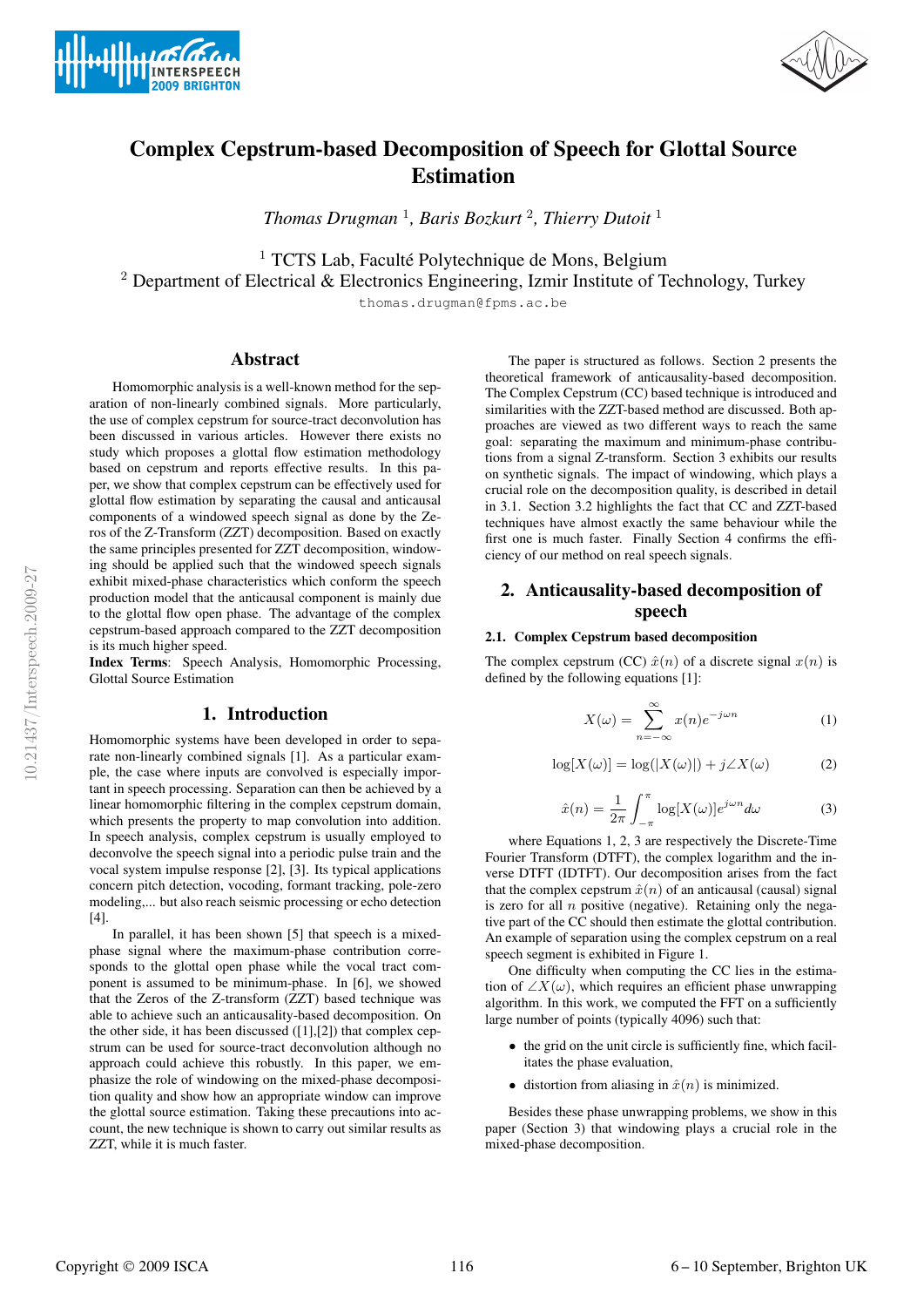

Figure 1: Anticausality-based decomposition of speech using the complex cepstrum. *Top-left*: Real speech signal ( $F_s = 16kHz$ ) and applied window. *Top-right*: Corresponding complex cepstrum where the separation of maximum and minimum-phase components can be linearly achieved. *Bottom-left*: Maximum (solid) and minimum-phase (dashed) components. *Bottom-right*: Log-magnitude spectrum of these components.

#### 2.2. Zeros of the Z-transform based decomposition

For a series of N samples  $(x(0), x(1), ...x(N-1))$  taken from a discrete signal  $x(n)$ , the  $ZZT$  representation is defined as the set of roots (zeros)  $(Z_1, Z_2, ... Z_{N-1})$  of the corresponding Z-Transform  $X(z)$ :

$$
X(z) = \sum_{n=0}^{N-1} x(n) z^{-n} = x(0) z^{-N+1} \prod_{m=1}^{N-1} (z - Z_m)
$$
 (4)

Decomposition here arises from the fact that the roots of an anticausal (causal) signal all lie outside (inside) the unit circle. The ZZT-based technique [6] aims thus at splitting the roots of  $X(z)$  into two subsets  $Z_{AC}$  and  $Z_{C}$  where the roots have a modulus greater (respectively lower) than one:

$$
X(z) = x(0)z^{-N+1} \prod_{k=1}^{M_o} (z - Z_{AC,k}) \prod_{k=1}^{M_i} (z - Z_{C,k})
$$
 (5)

#### 2.3. Unification of both approaches

A parallel can be drawn between both previous techniques since they perform the same operation: separate the minimum and maximum phase contributions from a discrete signal  $x(n)$ . If  $X(z)$  is expressed as in Equation 5, it can be shown that [7]:

$$
\hat{x}(n) = \begin{cases}\n\sum_{k=1}^{M_o} \frac{Z_{AC,k}^n}{n} & \text{if } n < 0 \\
\sum_{k=1}^{M_i} \frac{Z_{C,k}^n}{n} & \text{if } n > 0\n\end{cases}
$$
\n(6)

which confirms the close link between ZZT and CC-based decompositions. Furthermore the phase unwrapping problem can be solved by factorization, as indicated in [8].

# 3. Tests on synthetic speech

This Section presents decomposition results on synthetic speech signals for different test conditions. The idea is to cover the diversity of configurations one could find in natural speech by varying all parameters over their whole range. Synthetic speech is produced according to the source-filter model by passing a known train of Liljencrants-Fant glottal waves [9] through an auto-regressive filter extracted by LPC analysis on real sustained vowel uttered by a male speaker. As the mean pitch during these utterances was about 100 Hz, it reasonable to consider that the fundamental frequency should not exceed 60 and 180 Hz in continuous speech. Table 1 summarizes all test conditions.

| Pitch                 | $60:20:180$ Hz            |
|-----------------------|---------------------------|
| Open quotient         | 0.4:0.05:0.9              |
| Asymmetry coefficient | 0.6:0.05:0.9              |
| Vowel                 | $ a ,  \omega ,  i ,  y $ |

Table 1: Table of synthesis parameter variation range.

Decomposition quality is assessed through two objective measures:

• Spectral distortion : Many frequency-domain measures for quantifying the distance between two speech frames  $x$  and  $y$  arise from the speech coding litterature. Ideally the subjective ear sensitivity should be formalised by incorporating psychoacoustic effects such as masking or isophone curves. A simple relevant measure is the spectral distortion (SD) defined as:

$$
SD(x,y) = \sqrt{\int_{-\pi}^{\pi} (20 \log_{10} |\frac{X(\omega)}{Y(\omega)}|)^2 \frac{d\omega}{2\pi}} \quad (7)
$$

where  $X(\omega)$  and  $Y(\omega)$  denote both signals spectra in normalized angular frequency.

• Glottal formant determination rate : The amplitude spectrum for a voiced source (such as the LF model) generally presents a resonance called *glottal formant*. As this parameter is an essential feature of the glottal open phase, an error on its determination after decomposition should be penalized. For this, we define the *glottal formant determination rate* as the proportion of frames for which the relative error on the glottal formant frequency is lower than 10%.

This formal experimental protocol allows us to reliably assess our techniques and to test their sensivity to different factors influencing the decomposition.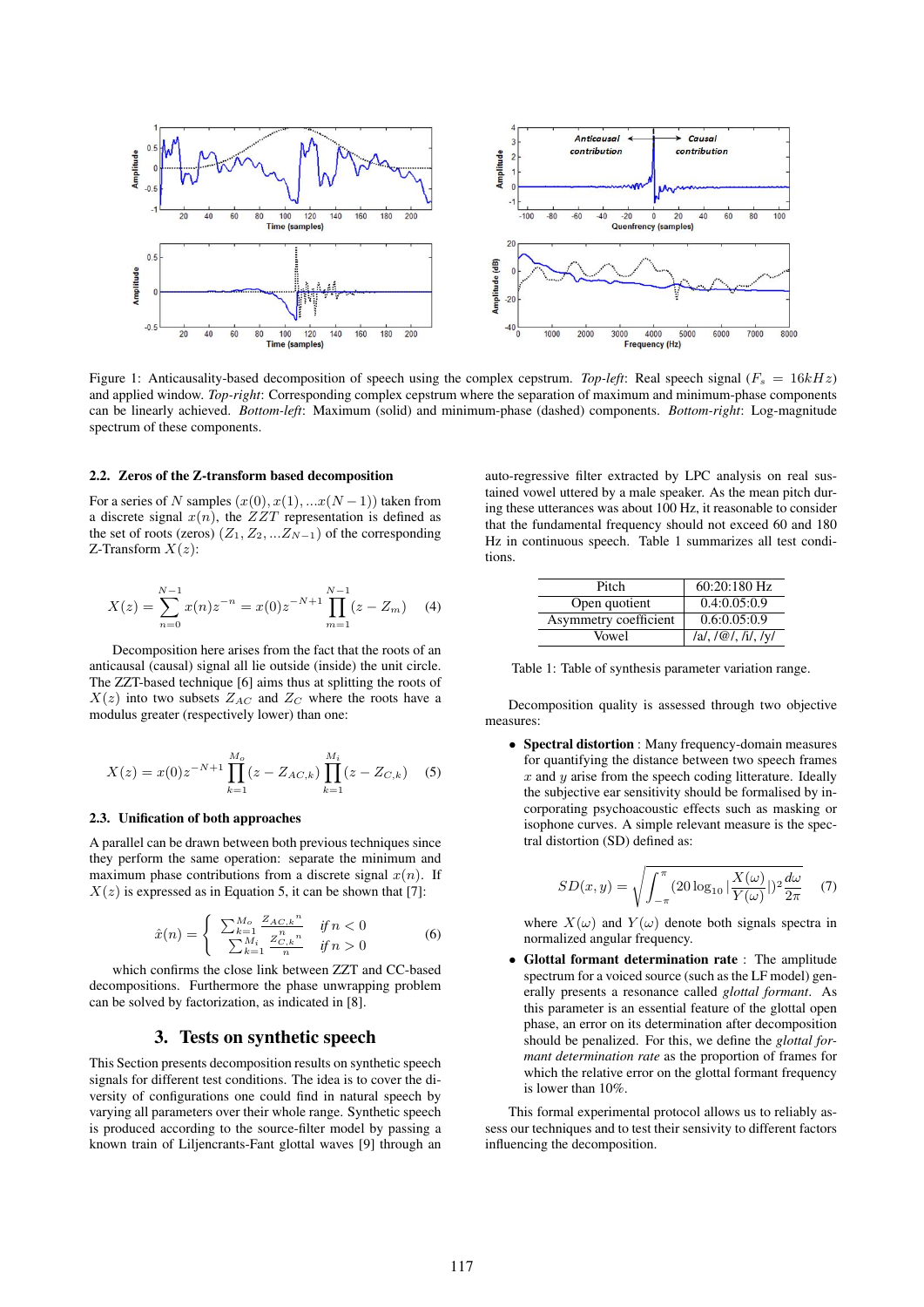

Figure 2: Sensitivity of (*Left panel:*) the spectral distortion and (*Right panel:*) the glottal formant determination rate to the window function. Blackman (x) and Hanning (o) windows are indicated.

#### 3.1. The influence of the window

Windowing is known to be a critical issue for obtaining an accurate complex cepstrum [2], [3]. Most approaches discuss the validity of the convolutional model in order to separate the periodic pulse train and the vocal system response. The goal of this Section is to give a complete empirical study of the influence of the window parameters on our particular task: the anticausalitybased decomposition.

#### *3.1.1. The window position*

In [2] the need of aligning the window center with the system response is highlighted. Although we discuss this issue in [10], analysis in this work is performed on windows centered on the Glottal Closure Instant (GCI), as this particular event demarcates the boundary between the causal and anticausal responses, and the linear phase contribution is removed.

#### *3.1.2. The window function*

To the best of our knowledge, the impact of the window function on the complex cepstrum was never analyzed. However we showed in [11] that the window has a considerable effect on the root location in the Z-plane and that usual windows (such as Hanning or Hamming) are generally not the best-suited. In this work, we consider windows of  $N$  points satisfying the form [1]:

$$
w(n) = \frac{\alpha}{2} - \frac{1}{2}\cos(\frac{2\pi n}{N-1}) + \frac{1-\alpha}{2}\cos(\frac{4\pi n}{N-1})
$$
 (8)

for which the Hanning and Blackman windows are particular cases (for  $\alpha = 1$  and  $\alpha = 0.84$  respectively). Figure 2 exhibits the influence of parameter  $\alpha$ , regulating the window function, on the decomposition performance. In both graphs, an optimum clearly emerges for  $\alpha = 0.72$ . This value is used throughout the rest of the paper. It can be noticed that the widely-used Hanning window is not appropriated for our application.

#### *3.1.3. The window length*

In [2] and [3], it is argued that a window whose duration is about 2 to 3 pitch periods gives a good trade-off for being consistent with the convolutional model. Figure 3 shows the impact of the window length on the glottal formant determination. The best decomposition is achieved for two period-long windows.

Besides a slight error on the pitch estimation can be tolerated since this would not have a dramatic incidence.



Figure 3: Sensitivity of the glottal formant determination rate to the window length.

### 3.2. Comparison between CC and ZZT-based decomposition

As underlined in Section 2.3, CC and ZZT-based techniques can be viewed as two different means to separate the minimumand maximum-phase components from the speech signal. Their decomposition should then be theoretically strictly equivalent. We confirm it through our experiments, except for some rare cases for which decomposition may differ. One possible explanation is the difficulty in reliably unwrapping the phase for these cases. In the following points, we discuss the factors affecting the efficiency of these methods, and compare them in terms of computational load.

#### *3.2.1. The factors influencing the decomposition*

Many factors may affect the quality of our decomposition. Intuitively, one can think about the *interference* between minimum and maximum-phase contributions. The stronger this interference, the more difficult the decomposition. Basically, this interference is conditioned by three parameters:

- the pitch  $F_0$ , which governs the spacing between two successive vocal system responses,
- the first formant  $F_1$ , which influences the minimumphase time response,